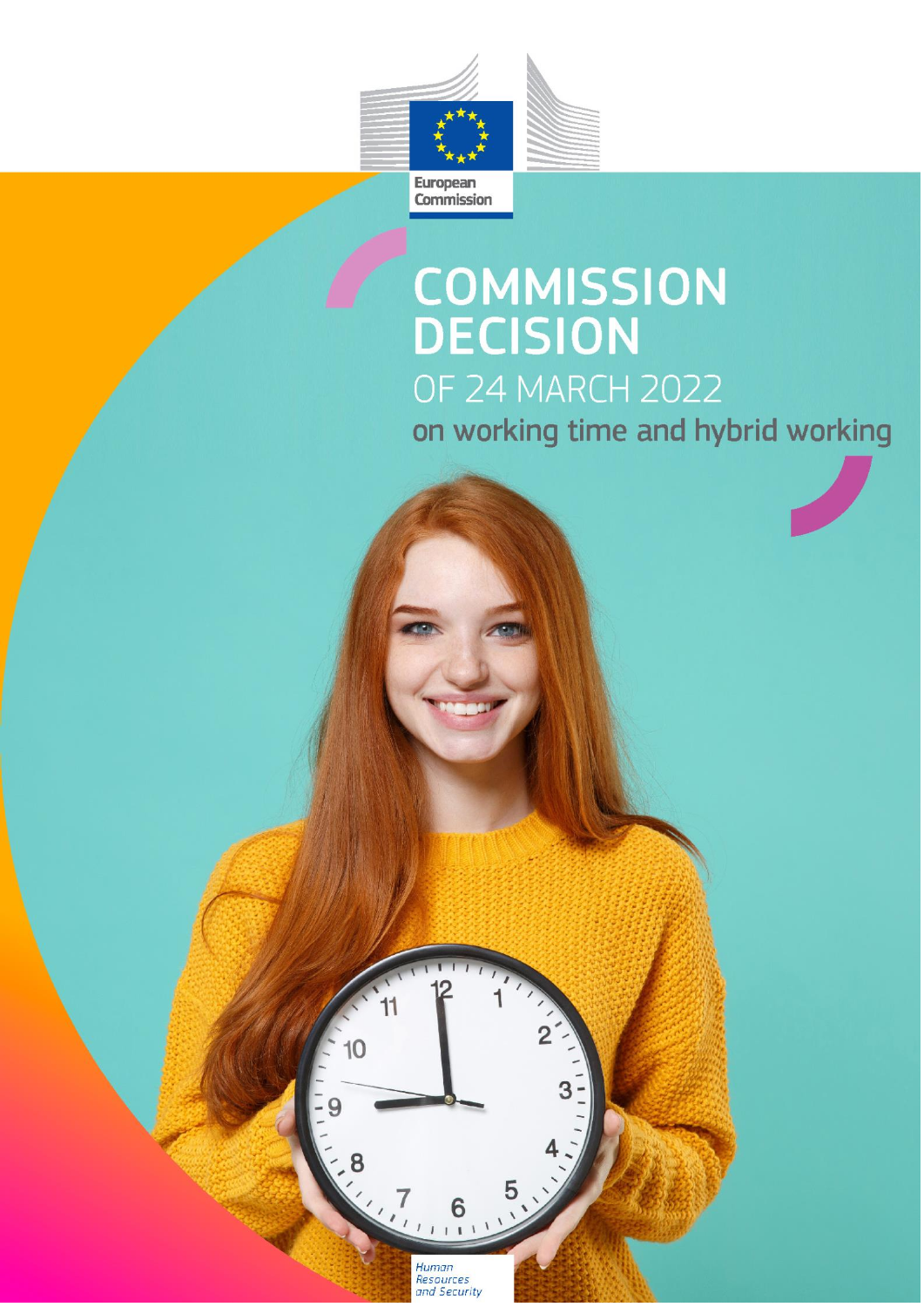#### THE EUROPEAN COMMISSION

Having regard to the Treaty on the Functioning of the European Union,

Having regard to the Staff Regulations of Officials of the European Union (the 'Staff Regulations') and the Conditions of Employment of Other Servants of the European Union (the 'CEOS'), laid down by Council Regulation (EEC, Euratom, ECSC) No  $259/68<sup>1</sup>$ , and in particular Article 1e(1) and (2) and Article 55 of the Staff Regulations and Articles 10, 16, 80 and 91 of the CEOS,

After consulting the Central Staff Committee,

#### Whereas:

- (1) The Commission promotes a modern, digital and flexible working environment, to protect staff's health and wellbeing, enhance efficiency and improve work-life balance. For those purposes, it is necessary to adapt the rules on working time and set out a new legal framework facilitating 'hybrid working', that is to say a combination of working at the office and teleworking, where both modalities are considered equivalent.
- (2) Teleworking would also contribute to reducing CO2 emissions arising from staff commuting and the resulting congestion, particularly for those who drive to work, and would therefore contribute towards supporting the Commission's efforts, under the European Green Deal<sup>2</sup>, to become climate neutral by 2050.
- (3) The shift towards large-scale teleworking, as a result of the outbreak of the COVID-

19 pandemic in 2020, as implemented at short notice, proved that the Commission is able to function effectively also in such circumstances. Moreover, it demonstrated that teleworking is an essential tool for ensuring business continuity in times of crisis. Drawing on the experience acquired from that shift, it is necessary to adopt a new decision, which should also take into account the modernisation of the working environment and the new Human Resources Strategy of the Commission.

- (4) Hybrid working together with more flexible rules on working time will bring along a higher degree of autonomy for staff, as well as a greater sense of responsibility. For line managers, that will imply taking an objectives-based and results-oriented approach and developing an efficient remote management based on a culture of trust. Their methods should be adapted to the management of teams that use teleworking on a regular basis, in order to ensure proper work organisation and integration of team members. In that respect, the Directorate-General for Human Resources and Security ('DG HR') should provide adequate guidance, training and material resources as well as streamline good practices throughout the institution.
- (5) Directors-General and Heads of Service should have the possibility to give instructions to the line managers within their Directorate-General or Service on how to exercise the discretion afforded to them by this Decision.

 $^{1}$  OJ L 56, 4.3.1968, p. 1.

<sup>2</sup> COM(2019) 640 final.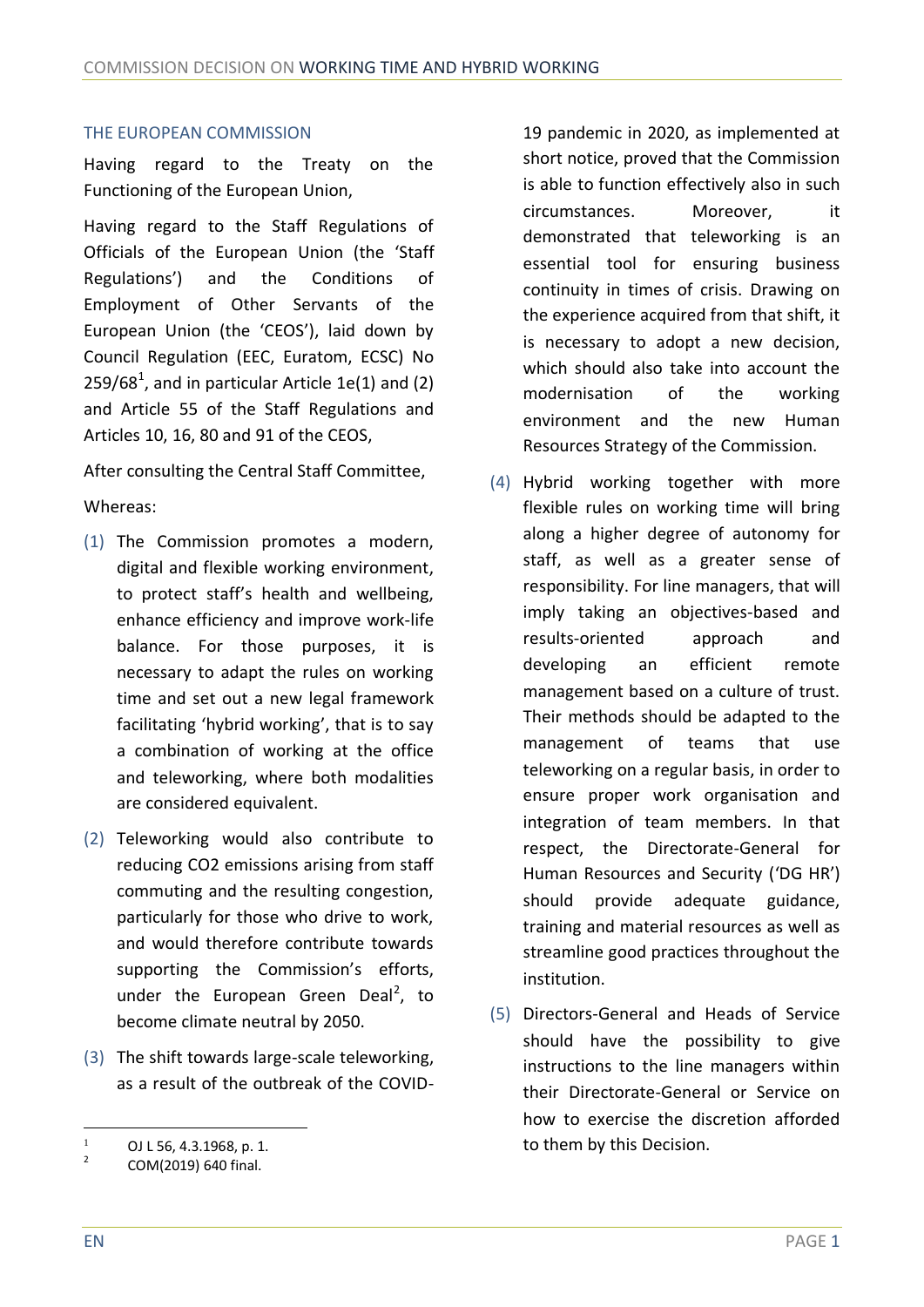- (6) To protect staff's health and well-being, line managers should ensure that the tasks they assign to staff can be reasonably considered as manageable within their working time schedule, taking into account peak periods.
- (7) A right to disconnect should be provided for, taking into account the European Parliament resolution of 21 January 2021 with recommendations to the Commission on the right to disconnect<sup>3</sup>.
- (8) Except in cases of force majeure, teleworking should be performed on a voluntary basis.
- (9) The implementation of teleworking arrangements should take into account psycho-social risks such as those linked to digital overload, a blurred line between professional and private lives or social isolation. Accompanying measures should therefore ensure good working conditions and, where relevant, provide targeted training and guidance.
- (10) Hybrid working should be implemented in a way that preserves an adequate welcoming of newcomers, transmission of knowledge and know-how, as well as effective teamworking in a multi-cultural context and informal collaborative exchanges as a source of creativity.
- (11) Commission staff mostly carry out knowledge-based activities, which are in principle compatible with teleworking. However, tasks that require physical presence, such as receiving the public, working as a driver, catering, physical mail distribution, on-site technical and

logistical support for conferences and meetings, child care and certain medical services, are incompatible with telework. The rules on teleworking laid down in this Decision should therefore not apply to staff carrying out tasks which require physical presence.

- (12) All staff should be treated equally, regardless of their working arrangements, and have access to equivalent means of working. Notably, this refers to workload, performance indicators, entitlements to training and career prospects. Respect for the principle of equality should include all diversity aspects, in particular disability, gender and age.
- (13) Teleworking should, in principle, be carried out at the place of employment, in accordance with Article 20 of the Staff Regulations, which requires that staff reside either in the place where they are employed or at no greater distance therefrom as is compatible with the proper performance of their duties.
- (14) DG HR should monitor the ratio of teleworking and working at the office, with special focus on the use of teleworking per gender. When monitoring that ratio, where relevant, DG HR should analyse the options to encourage the equal use of teleworking by men and women.
- (15) DG HR should pay special attention to the implementation of teleworking arrangements and their impact on staff with a disability, notably with regard to necessary equipment and reasonable accommodations in accordance with

P9\_TA(2021)0021.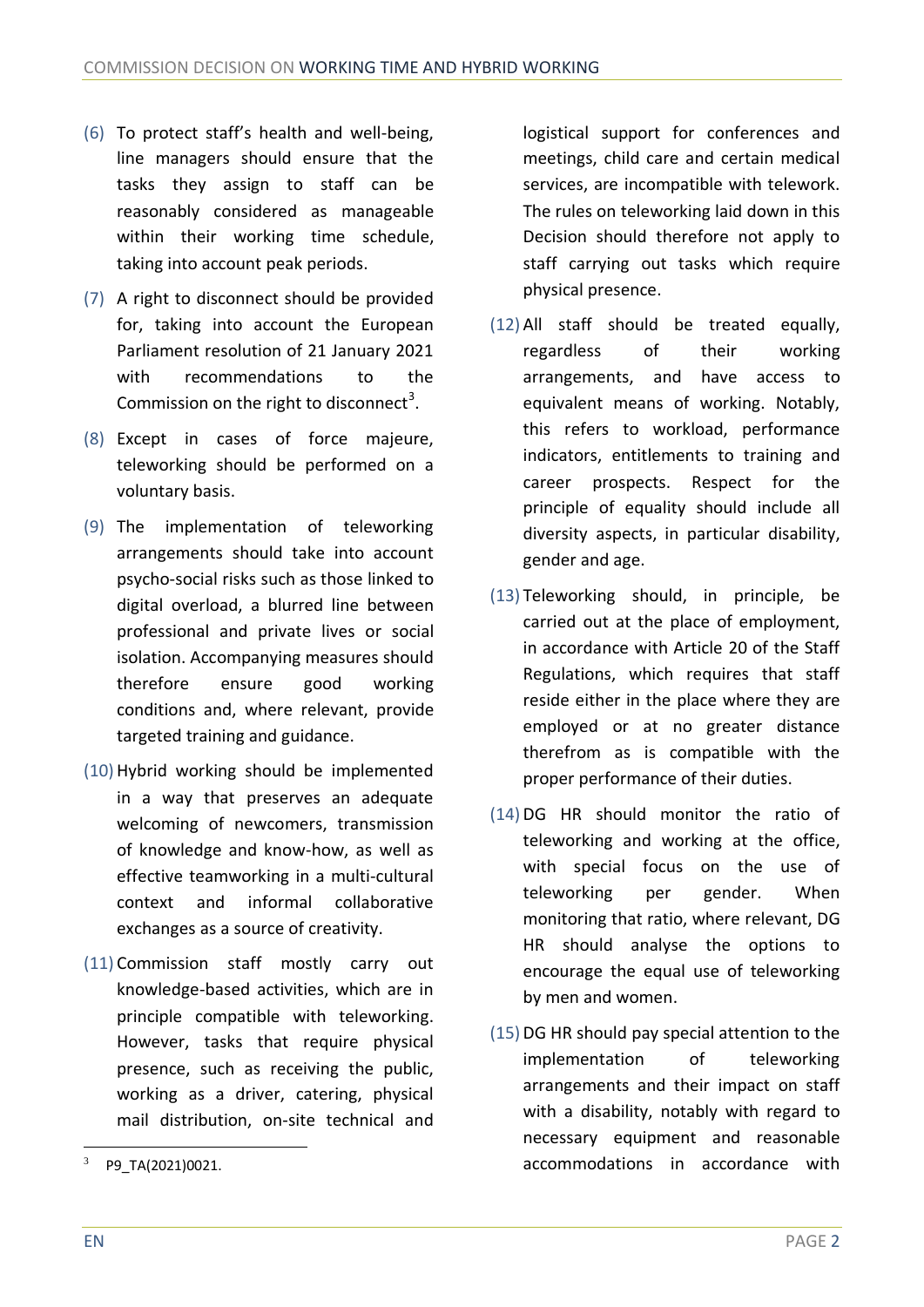Article 8 of Commission Decision C(2004)  $1318^{4}$ .

- (16) Where relevant, staff representatives should be involved in any reflection on the lessons learned and the implementation of this Decision.
- (17) It is necessary to establish a joint committee that assists DG HR in monitoring the effective implementation and compliance with this Decision. The joint committee may issue recommendations to DG HR in case it detects inconsistencies and/or unequal treatment in the implementation of this Decision.
- (18) The Commission should evaluate this decision after 18 months at the latest and make appropriate adjustments, where necessary.
- (19) Commission Decisions C(2014) 2502 final<sup>5</sup> and C(2015) 9151 final<sup>6</sup> should therefore be repealed.
- (20) This Decision takes into account the standards set in Union legislation in the area of health and safety at work, in particular by Directive 2003/88/EC of the European Parliament and of the Council<sup>7.</sup>

(21) The Joint Committee on Equal Opportunities (COPEC), the Joint Committee on Prevention and Protection at Work in Brussels and the security and hygiene committees in Luxembourg, Ispra-Sevilla, Geel, Karlsruhe and Petten were consulted,

HAS DECIDED AS FOLLOWS:

<sup>4</sup> Commission Decision C(2004) 1318 of 7.4.2004 implementing Article 1d(4) of the Staff Regulations.

<sup>5</sup> Commission Decision C(2014) 2502 final of 15.4.2014 on Working Time.

<sup>6</sup> Commission Decision C(2015) 9151 final of 17.12.2015 on the implementation of telework in Commission Departments.

<sup>7</sup> Directive 2003/88/EC of the European Parliament and of the Council of 4 November 2003 concerning certain aspects of the organisation of working time (OJ L 299, 18.11.2003, p. 9).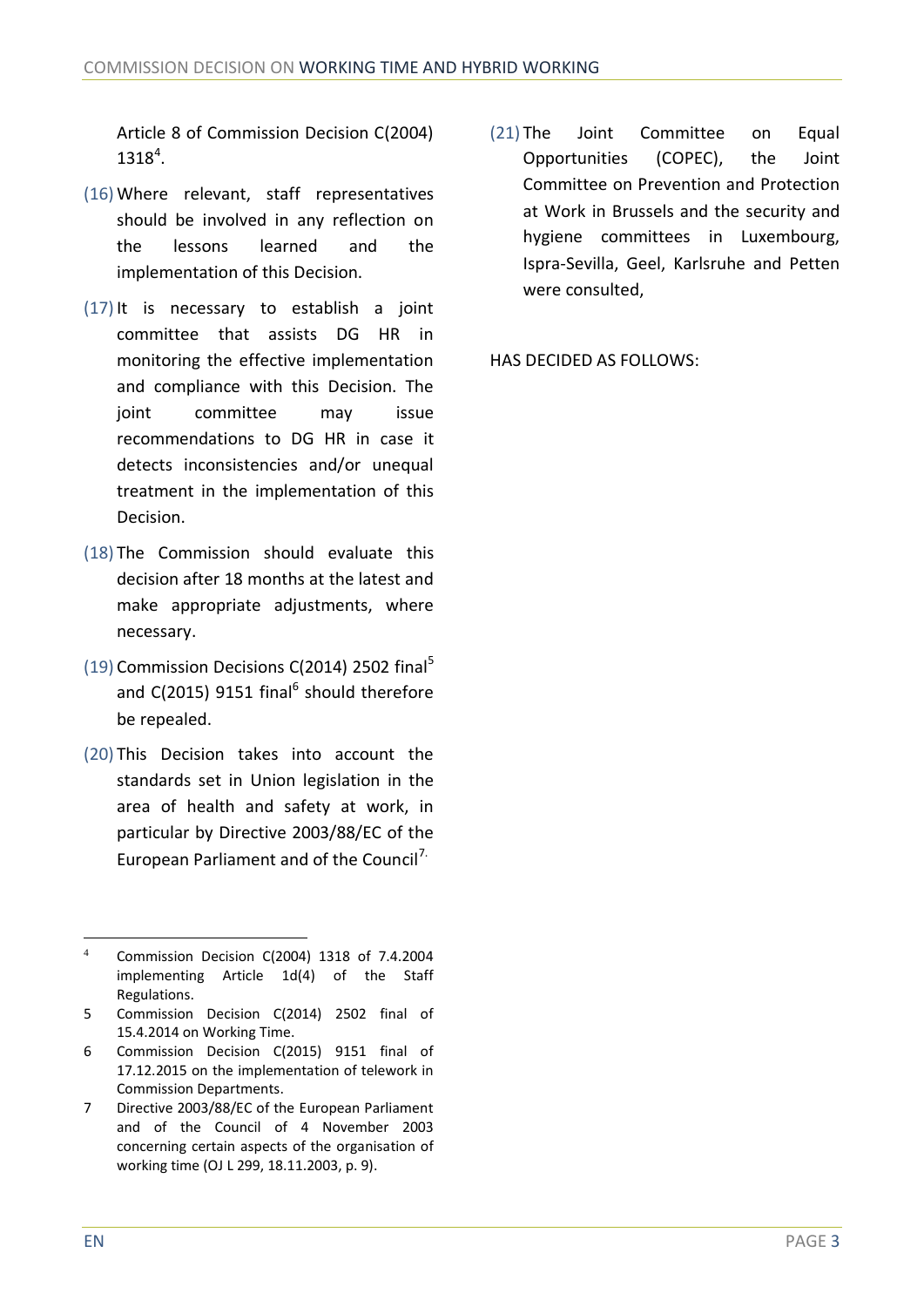## CHAPTER I - SCOPE AND IMPLEMENTATION

#### *Article 1 - Scope*

- 1. This Decision shall apply to all Commission staff covered by the Staff Regulations or by the CEOS, with the exception of special advisers. It shall also apply to seconded national experts ('SNEs') and local staff working in the Commission's Representations in the Member States.
- 2. This Decision shall not apply to Commission officials, temporary agents, contract agents, SNEs and local staff working in EU Delegations. Their working time arrangements shall be determined by the European External Action Service in close cooperation with the Commission, in accordance with Decision  $C(2021)$  9126<sup>8</sup>.

#### *Article 2- Implementation*

- 1. DG HR shall adopt Guidelines indicating criteria, procedures and good practices to achieve the objectives of this Decision and set up monitoring tools. The staff representatives shall be consulted on the Guidelines before their adoption.
- 2. Directors-General and Heads of Service shall ensure the implementation of this Decision within their Directorate-General

or Service, in accordance with the principles provided by this Decision and the Guidelines referred to in paragraph 1.

- 3. Where this Decision and the Guidelines referred to in paragraph 1 offer to line managers margins of discretion for their implementation, Directors-General and Heads of Service may give instructions to the line managers within their Directorate-General or Service on how to exercise that discretion.
- 4. Line managers shall decide on individual working arrangements for their staff regarding the working time and hybrid working arrangements in accordance with this Decision and, where applicable, instructions received pursuant to paragraph 3. Such arrangements shall be in conformity with the interests of the service, taking into account the staff's specific responsibilities and constraints.

#### CHAPTER II - WORKING TIME

# *Article 3 - Working time and flexitime arrangements*

- 1. A staff member's normal working time shall be set at 40 hours per week, spread over five working days, from Monday to Friday. A full working day shall be 8 hours, while a half working day shall be 4 hours. Such hours shall apply *pro rata* for staff authorised to work part-time.
- 2. The default working-time arrangement for Commission staff shall be flexitime, which allows staff to:
	- a) vary the time at which they start and end their working day;

Commission Decision C(2021) 9126 final of 15 December 2021 on the exercise of powers conferred by the Staff Regulations on the appointing authority (AA) and by the Conditions of Employment of Other Servants on the authority authorised to conclude contracts of employment (AACE).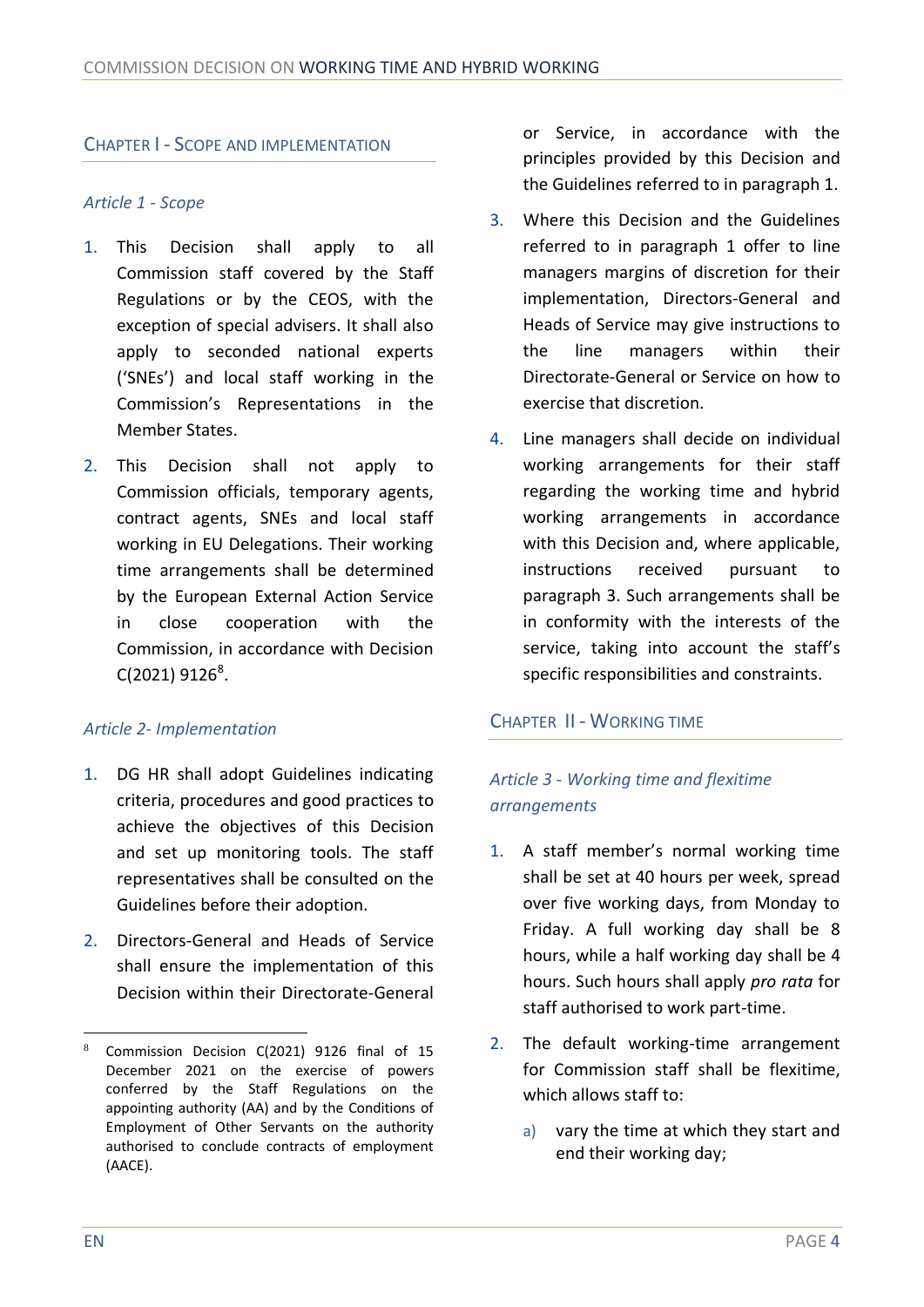- b) offset or recuperate additional hours worked, in accordance with the conditions laid down in Article 6, where eligible.
- 3. Directorates-General and Services with specific service requirements may, after consulting DG HR and the Staff Committee, adjust or complement the working-time provisions with respect to the entire service.
- 4. Due to particular service requirements linked to the nature of their duties and after consulting DG HR and the Staff Committee, Directorates-General and Services may decide to exclude certain groups of staff from applying flexitime as referred to in paragraph 2, by setting fixed working hours or different working hours than those laid down in Article 5. Any decisions to that effect, already in force before the entry into force of this Decision, may continue to apply.
- 5. In cases of urgency linked to *force majeure*, decisions concerning the working hours or flexitime referred to in paragraphs 3 and 4 may be adopted before consultation of the Staff Committee.

## *Article 4 - Basic principles*

1. Line managers, in consultation with staff members, shall ensure that the overall work assigned to their staff is in principle manageable in a standard 40-hour working week, while having regard to peak periods during the year. This paragraph shall apply *pro rata* to staff working part-time.

- 2. The number of daily working hours may in principle not exceed a total of 10 hours, including for staff working parttime.
- 3. Where excess hours are imposed by service needs, staff may offset those extra hours by working less hours the following days, weeks or months or by taking a full or half day of recuperation in accordance with Article 6.
- 4. An IT tool shall be made available to staff to record their working hours. Registered working hours shall correspond to the time actually spent working.
- 5. Line managers and staff members shall clarify beforehand their expectations as regards the implementation of Article 5(1) and of Article 6, paragraphs (4) to (6), and shall endeavour to reach an agreement on those expectations.
- 6. Line managers shall ensure that their staff members respect the applicable rules. While line managers may delegate the execution of administrative tasks related to the implementation of this Decision, they shall remain responsible for verifying that the hours recorded correspond to the time actually spent working.

The evaluation of consistency between hours registered and work performed shall be output based. Where line managers notice discrepancies between the number of hours registered and the tasks assigned and corresponding output, they shall discuss those discrepancies with the staff member concerned before validating the monthly timesheet. They shall reject registered hours not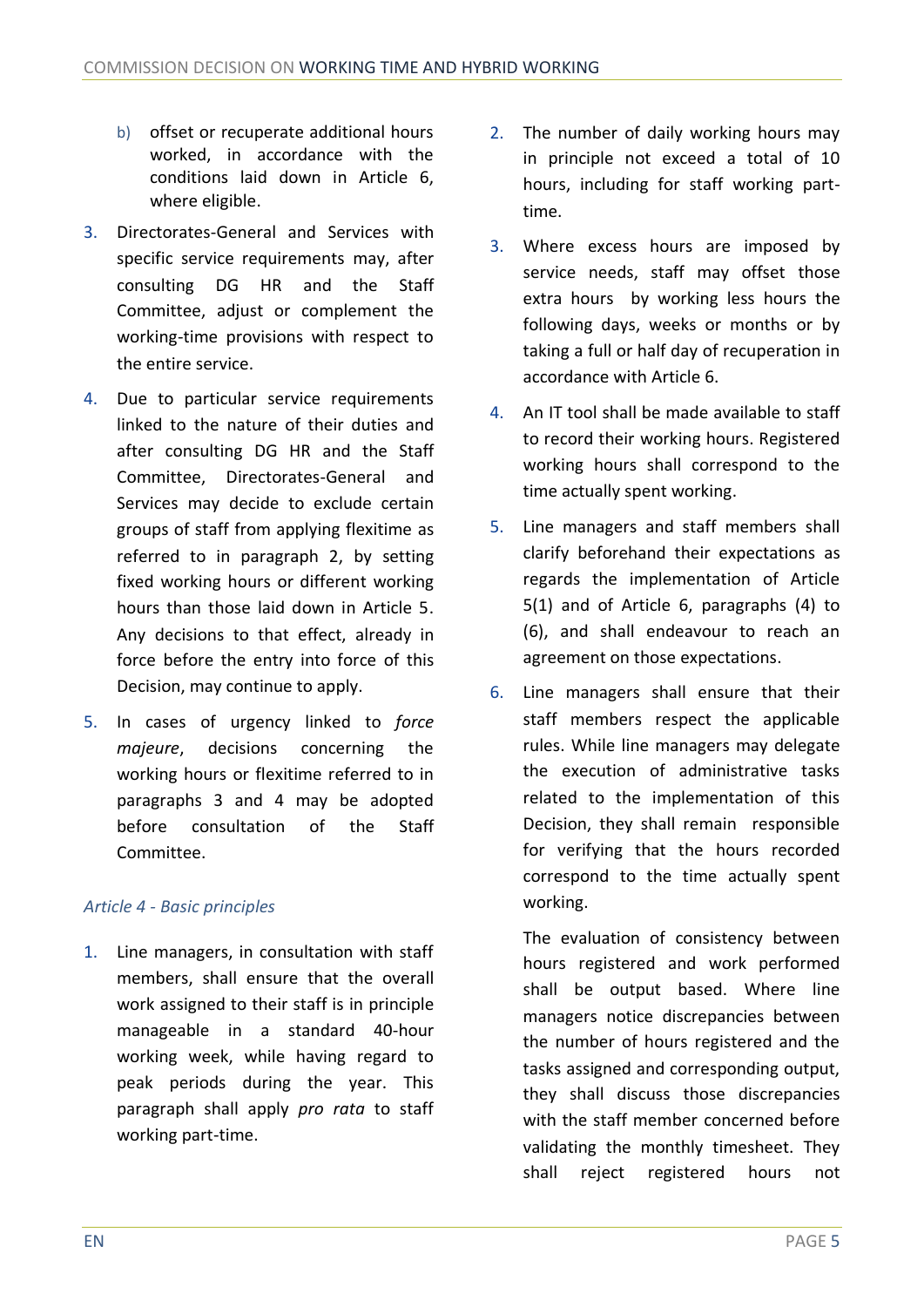corresponding plausibly to time actually spent working.

7. Line managers and staff members may turn to their HR Business Correspondent for guidance on the implementation of the working time and flexitime arrangements set out in this Chapter. HR Business Correspondents shall be supported by DG HR in interpreting and implementing the rules in a consistent manner.

## *Article 5 - Daily working hours*

1. Staff shall work mainly between 8.00 and 19.00.

Within the time frame set out in the first subparagraph, staff should be available for interaction with other colleagues from 9.30 to 12.00 and from 15.00 to 16.30 (16.00 on Wednesdays and Fridays). By way of derogation, staff may, in agreement with their line manager, decide to set other hours during which they shall be available for interaction with other colleagues, within the time frame set out in the first subparagraph.

For the remainder of the hours, staff shall have the flexibility to choose how to spread their working time daily, in agreement with the line manager, in line with the needs of the service. Staff may choose to work outside the time frame referred to in the first subparagraph of this Article, in agreement with the line manager. In such case, they shall focus on tasks that do not require immediate interaction with other colleagues.

2. The time frame referred to in the first subparagraph of paragraph 1 shall not be

considered as stand-by duty. Staff may not be expected to be reachable outside the working time agreed pursuant to paragraph 1, except in duly justified situations as defined under paragraph 6.

- 3. Staff shall be encouraged to take regular breaks, especially when working in front of a screen. They shall take a minimum of one break of at least 20 minutes per working day<sup>9</sup>.
- 4. Line managers shall respect the principles of trust-based management, which entail a high level of autonomy for staff and no unnecessary control. However, they may unilaterally determine the working hours of staff members who fail to comply with the responsibilities attached to this level of autonomy.
- 5. Line managers shall ensure adequate planning of the daily and weekly work, to ensure service continuity, and show flexibility for staff's personal commitments and breaks.
- 6. Line managers and other staff may not contact staff or request them to work from 19.00 to 8.00 ('disconnection period'), except in any of the following cases:
	- a) emergency;
	- b) preagreement;
	- c) where the nature of the work or tasks require availability during such hours.

<sup>9</sup> Interpretative Communication C(2017) 2601 on Directive 2003/88/EC of the European Parliament and of the Council concerning certain aspects of the organisation of working time (OJ C 165, 24.5.2017, p. 1).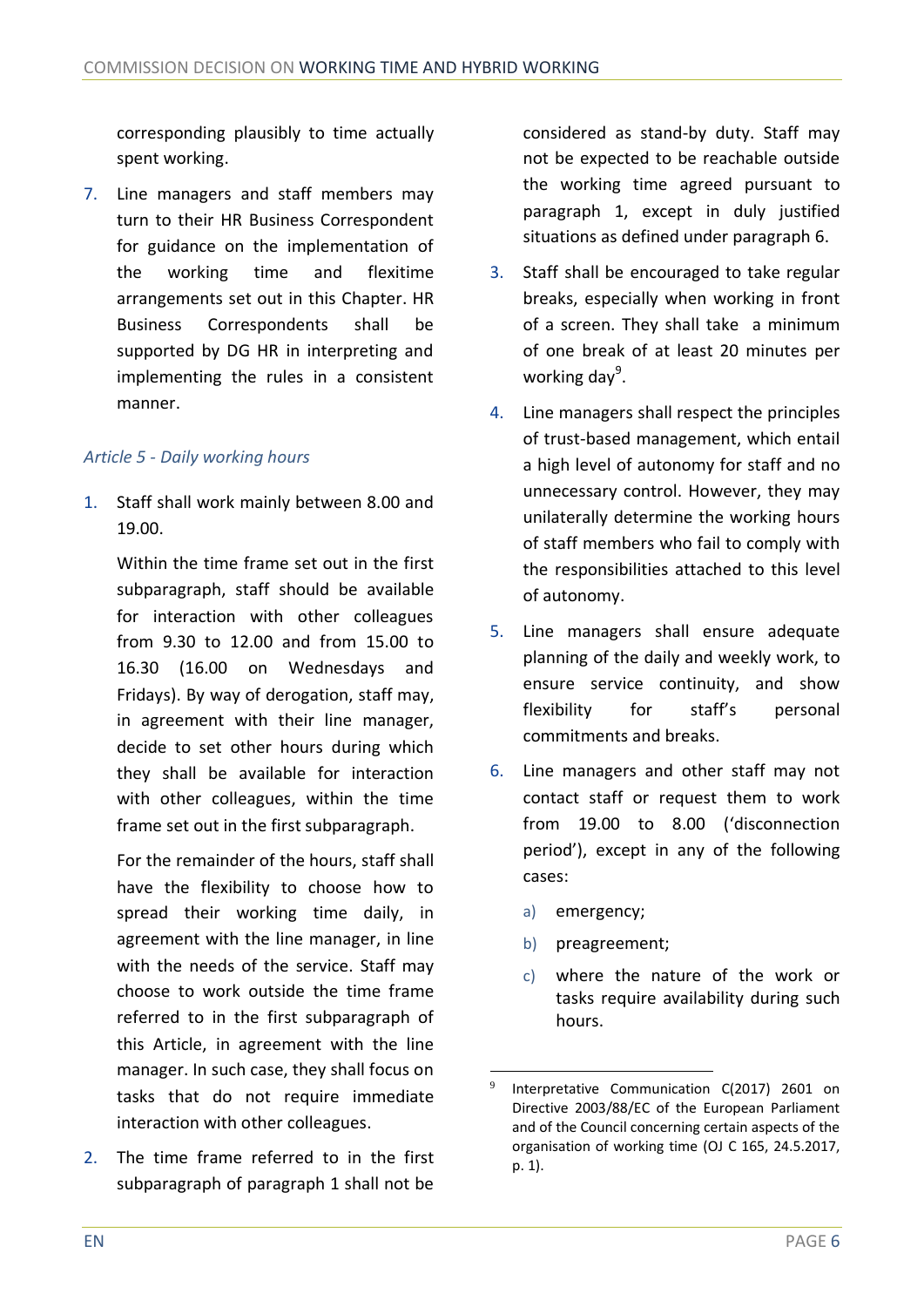Information and/or emails received by the staff member which do not require their immediate reaction or are not specifically addressed to them shall not be considered to be a contact referred to in the first subparagraph.

The same right to disconnect shall apply at weekends, on public holidays and during the staff's annual leave or other types of leave.

# *Article 6 - Offsetting and recuperating working hours*

- 1. Where staff members have worked more than their normal working time, as referred to in Article 3(1), they shall be credited with the corresponding amount of time ('credit'). Where staff members worked less than the normal working time, they shall be debited with the corresponding amount of time ('debit'). The IT tool referred to in Article 4(3) shall be used to record and display their 'credit' or 'debit' hours.
- 2. The number of credit hours may in principle not exceed 2 hours for a given working day. However, where the needs of the service so require, in particular during peak periods, more than 2 daily working hours may exceptionally be counted as credit hours.
- 3. The balance of credit and debit hours shall be calculated at the end of each calendar month.

Any credit balance shall be carried over to the next month.

A debit balance shall not exceed 20 hours. It shall be carried over to the next month.

By way of exception, a debit balance exceeding 20 hours at the end of the month may be carried over to the next month where, because of service reasons, sick leave or force majeure, the staff member concerned was prevented from adjusting the balance appropriately.

- 4. As a general rule, a monthly credit balance shall be offset by subsequent shorter working time compared to the daily average of 8 hours. A debit balance shall be offset by a longer working time during the following six calendar months at the latest.
- 5. Where the balance is in credit, staff eligible pursuant to Article 55(4) of the Staff Regulations may request recuperation of the hours in credit. Only half days or full days may be recuperated. No more than two full days or four half days may be taken as recuperation each calendar month.

Staff members to whom the second paragraph of Article 44 of the Staff Regulations applies shall not be eligible for recuperation.

- 6. Where a staff member requests recuperation, the line manager, having due regard to the principles of trustbased management, shall approve the request where both of the following conditions are met:
	- a) a credit balance is justified by the staff member's work;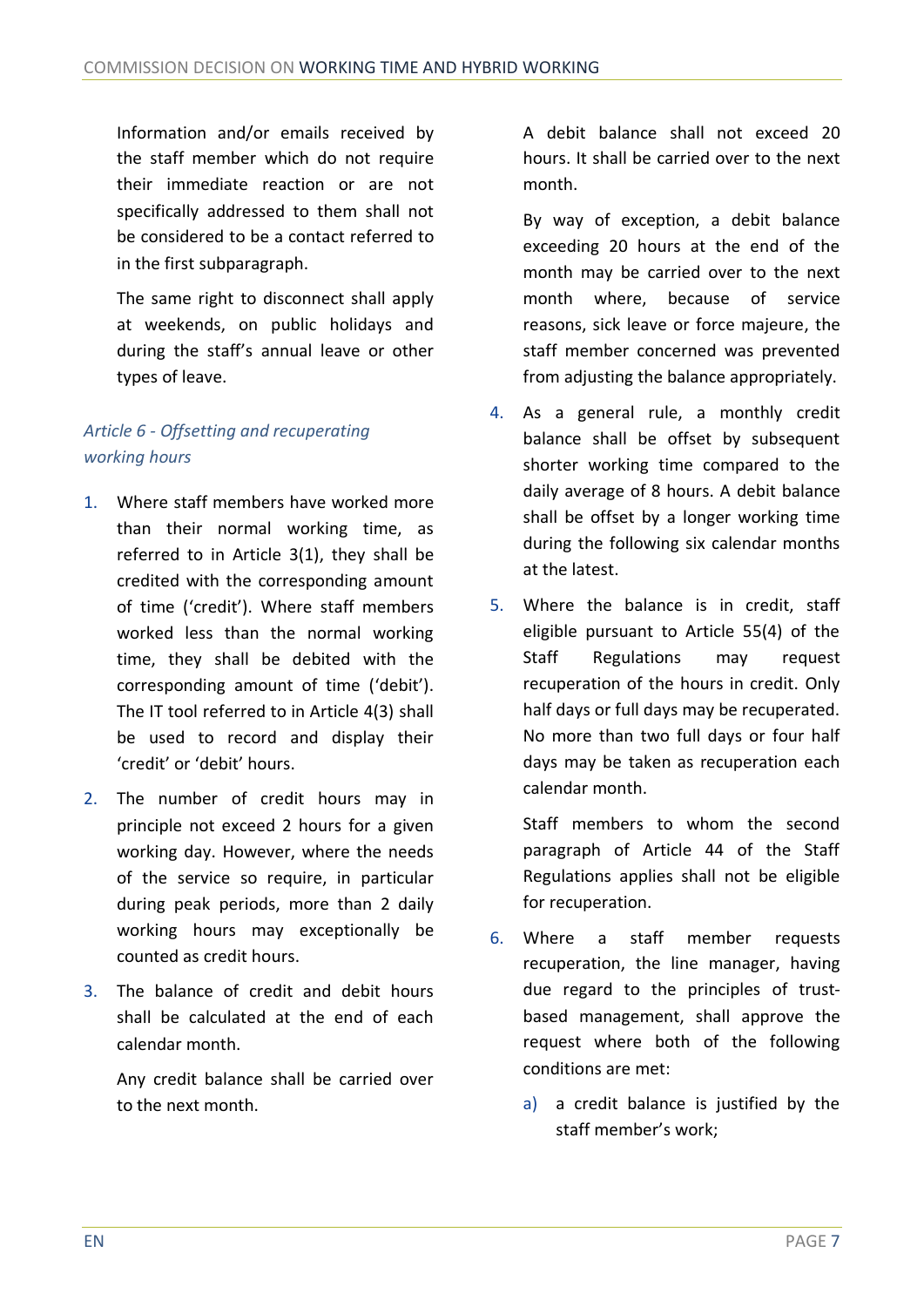b) the request is compatible with the interests of the service.

## *Article 7 - Specific situations*

- 1. Absences for annual leave, special leave and sick leave shall be accounted for on the basis of a normal working day of 8 hours in the case of a full day and 4 hours in the case of a half day. This paragraph shall apply *pro rata* to staff working parttime.
- 2. Working hours during a mission shall be accounted in the same manner as normal working hours.

Travelling time for a mission shall be counted and registered as working time, including when taking place on a weekend or on a public holiday.

Where a mission finishes with an overnight flight and a morning return to the place of work, a compensation of half a day of leave shall be granted on the day of return. Where leave cannot be taken immediately upon return, a half day of leave shall be taken in due course following the return from the mission.

- 3. Any other work-related activity such as training or tasks related to personnel administration in the Commission shall be accounted as working time, provided that the line manager agrees and that the activity takes place in the interests of the service or is required by the needs of the service.
- 4. Participation to trade unions activities shall be dealt with in accordance with the Framework Agreement of 18 December 2008 governing relations between the

Commission and the representative Trade Unions and Staff Associations. Statutory representation shall be counted as working time.

## CHAPTER III – HYBRID WORKING

## *Article 8 - Definition and basic principles*

- 1. For the purposes of this Decision, 'hybrid working' means a combination of teleworking and working at the office.
- 2. Teleworking means carrying out work remotely with the help of digital tools. Teleworking shall only be allowed for tasks that, by their nature, can be adequately performed remotely.
- 3. DG HR shall set up a register of types of tasks incompatible with teleworking.
- 4. Working at the office and teleworking shall be considered as equivalent ways of working.

#### *Article 9 - Hybrid working arrangements*

1. All staff whose tasks are compatible with teleworking may perform part of their working time remotely, by reaching an arrangement with their line manager on a trust basis, which takes into account the interests of the service and the wellbeing of staff.

The arrangement shall, in principle, be formalised. However, by common agreement between the line manager and the staff member, such arrangement may be informal. All arrangements, regardless of their form, shall be subject to the rules laid down in this Article.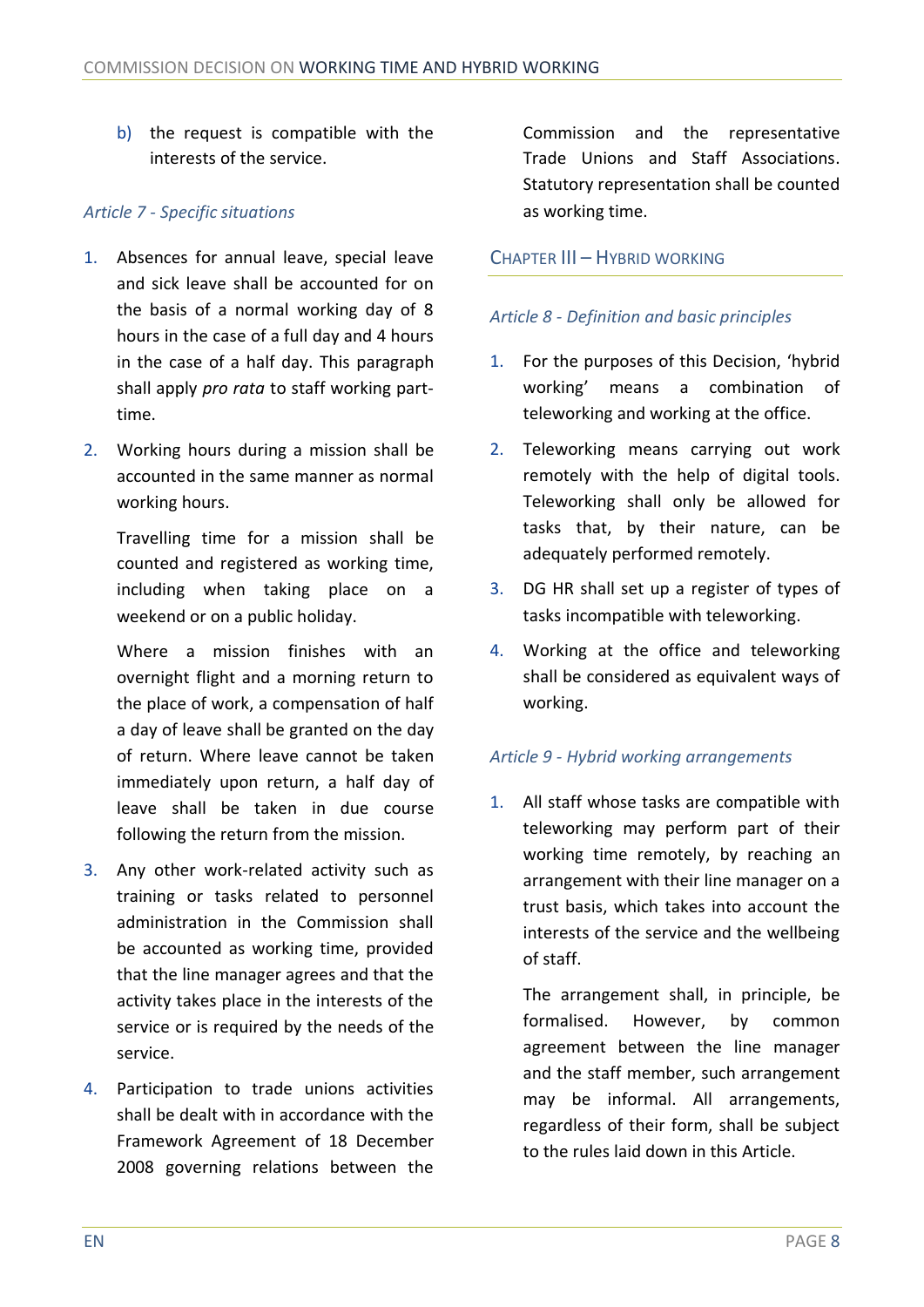- 2. Staff members shall in principle be entitled to a stable arrangement as laid down in paragraphs 6 and 7. However, subject to the agreement of their line manager, staff members may exceptionally telework during another time slot or other time slots than the one previously agreed or be granted an *ad hoc* additional time slot of teleworking, provided that, as a result, staff members do not telework more than 60% of their weekly working time.
- 3. Except in the cases referred to in Article 12, teleworking shall be performed on a voluntary basis and staff shall have the right to come to the office every day without prior authorisation, including when they are authorised to telework.
- 4. Staff members shall register in advance whether they will be teleworking or working at the office using the dedicated IT tool in accordance with this Decision and with the rules set out by DG HR. The tool shall cater for flexibility for staff members and for planning.
- 5. In accordance with the principles of a trust-based working culture, staff shall ensure that the time slots of presence at the office and the time slots of telework conform to what was agreed with their line manager. In cases where such principles are not respected by the staff member, the line manager may increase monitoring.
- 6. Staff members who wish to telework up to 20% of their weekly working time shall inform their line manager of their intention to telework and the corresponding time slot or time slots.

Such teleworking arrangements shall be granted for a renewable period of six or twelve months, or for the duration of the contract, whichever is shorter. For duly justified services reasons, line managers may instruct staff to telework on another time slot or other time slots than the one or ones previously agreed.

- 7. Staff members who wish to telework more than 20% and up to 60% of their weekly working time shall have to agree on a working arrangement to that effect with their line manager, which shall set out the chosen teleworking days. Such teleworking arrangements shall be granted for a renewable six-month period. For duly justified reasons, line managers may refuse totally or partially the request to telework for more than 20% and/or may ask staff to telework on another time slot or other time slots than the one or ones previously agreed.
- 8. The teleworking arrangements referred to in paragraphs 6 and 7 may be modified at the request of the staff member or of the line manager after hearing the staff member concerned. The modified arrangement shall enter into force after a period of one month.
- 9. Where the line manager considers that it is necessary in the interests of the service, a staff member may be authorised to telework more than 60% during the week.
- 10. Staff members with temporary health issues impacting their mobility but who are still able to telework may request to telework for the whole duration of their health issue.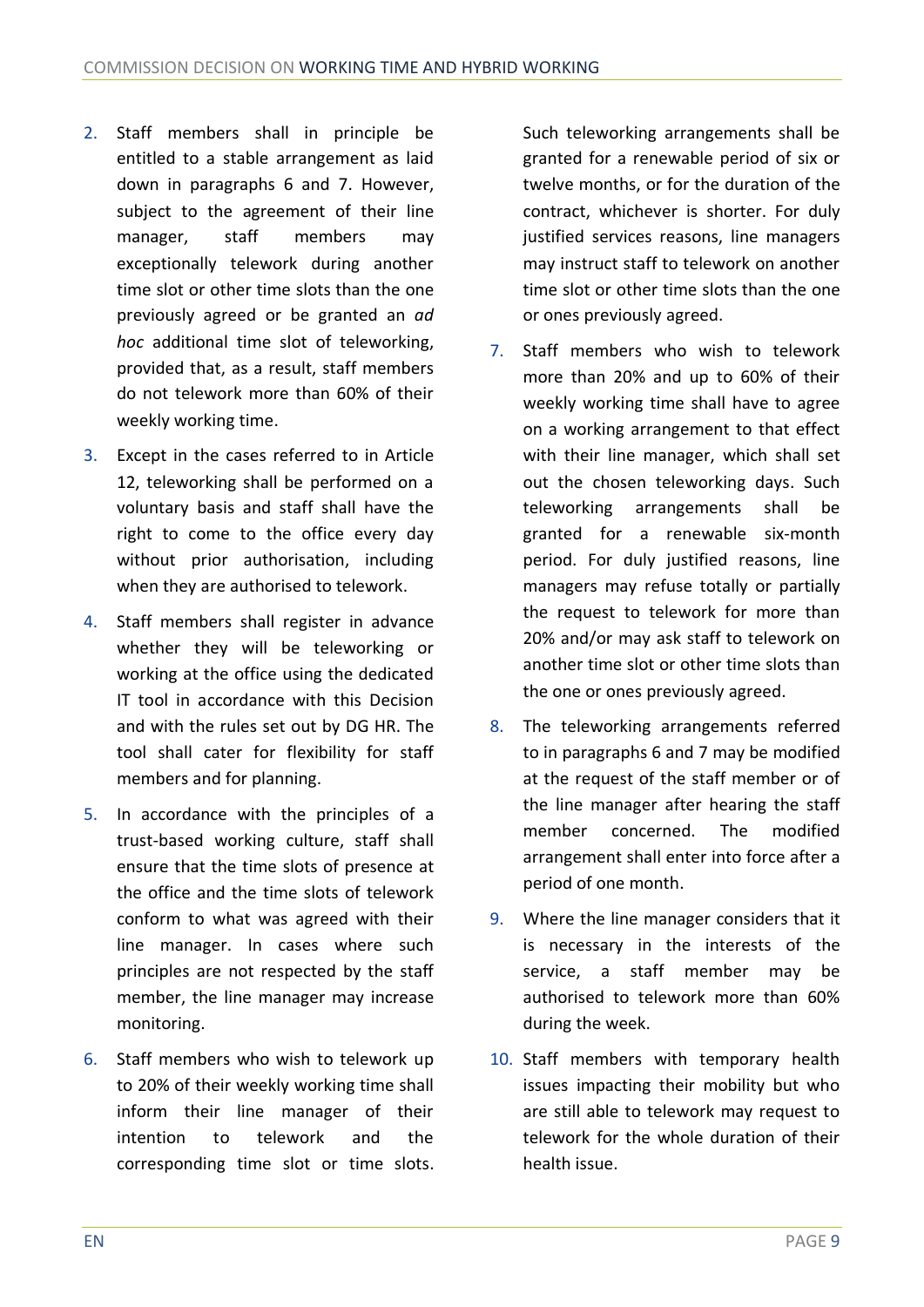Mobility issues shall be certified by a doctor and notified to the Commission's medical officer, who may proceed with any appropriate verification.

- 11. Line managers shall ensure that the presence of staff at the office is spread as evenly as possible during the whole working week.
- 12. Line managers may decide that, on a specific time slots during the working week the whole unit, sector or team is required to be present at the office to facilitate team building, internal planning or organisation and brainstorming, as well as informal exchanges between colleagues. In such cases, those time slots shall be communicated to staff in advance, except in case of emergency.
- 13. Where the proper functioning of the service would otherwise be compromised, line managers may require staff members to work at the office for the entire relevant period, on grounds related to the interests of the service. Such a decision shall not entail nor require the modification of teleworking arrangements.
- 14. Line managers shall ensure fairness and equal treatment in the implementation of this Article, to ensure that all staff can benefit from teleworking arrangements.
- 15. Directorates-General and Services shall ensure that teleworking arrangements are applied in a fair and equal way across the service.

#### *Article 10 - Place of telework*

1. Without prejudice to Article 11, telework shall be performed at the place of employment or at no greater distance therefrom as is compatible with the proper performance of the duties, in accordance with Article 20 of the Staff Regulations. Staff shall telework from a place allowing them to physically come to the office within a reasonable time without being dependent on the hazard of transportation, in case of an unforeseen service need.

This paragraph shall not prevent staff members, working in Luxembourg or other places of employment which are in a similar geographical situation vis-à-vis neighbouring Member States, from residing outside the Member State of the place of employment.

2. Teleworking staff shall ensure they have a reliable broadband connection and an appropriate working environment. Staff shall be expected to ensure compliance with data security and cybersecurity and respect applicable confidentiality standards. Where technical issues linked to connectivity or to their home office environment prevent them from adequately performing their duties, staff shall return to the office at their own expense within a reasonable time.

# *Article 11 - Telework outside the place of employment*

1. All staff may telework outside the place of employment referred to in Article 10(1) for up to 10 working days per calendar year, upon their request and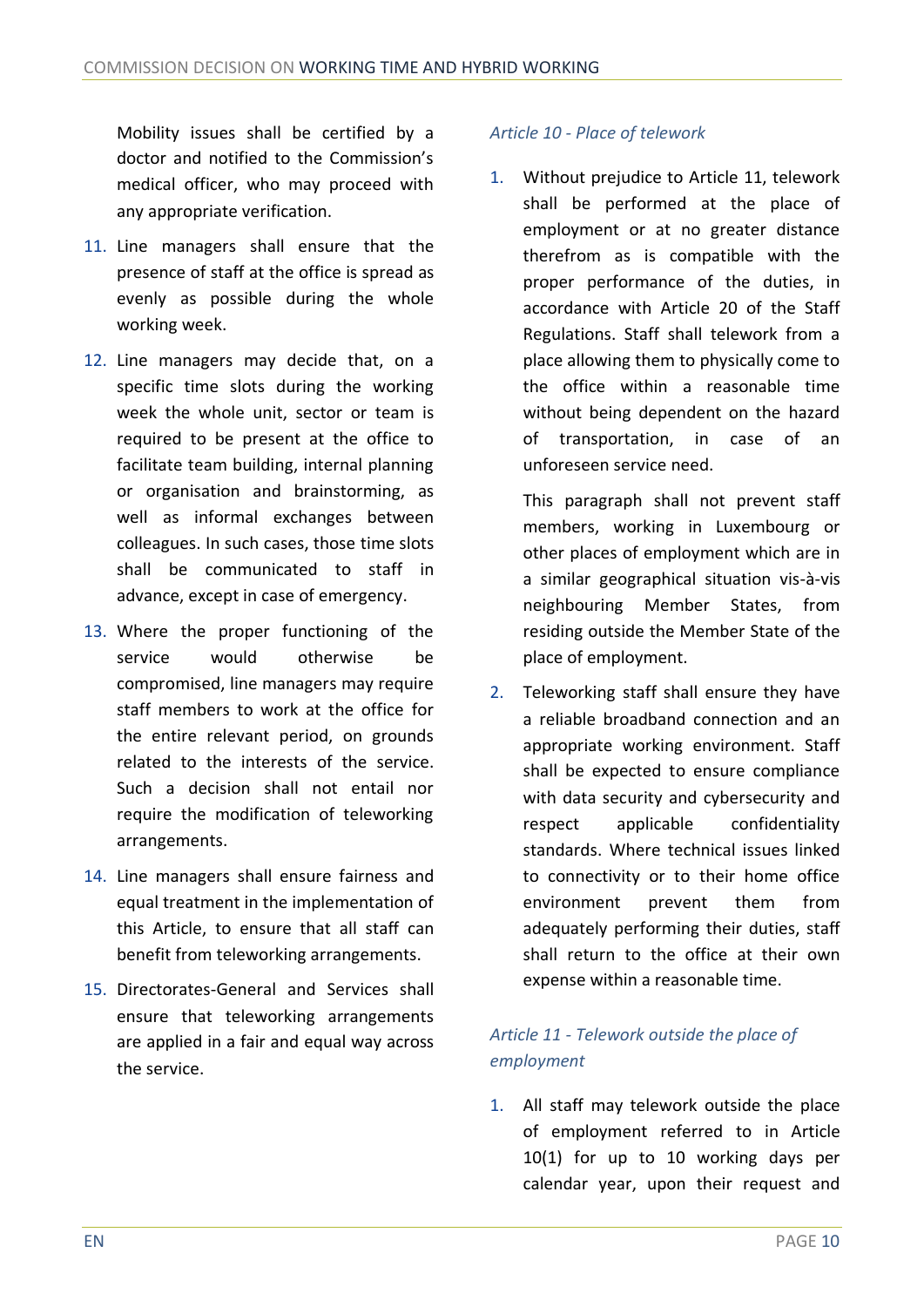subject to the agreement of their line manager.

Directors-General and Heads of Service shall supervise the implementation of the first subparagraph and ensure that it is applied consistently. Directorates-General and Services shall provide DG HR annually with aggregate data on the application of the first subparagraph.

- 2. In exceptional circumstances, such as duly documented imperative family reasons, an authorisation to telework outside the place of employment referred to in Article 10(1) may be granted by DG HR for up to one month, after consulting the staff's line manager. The authorisation may be renewed under the same conditions.
- 3. Where, in accordance with Article 5 of Annex V to the Staff Regulations and Articles 16 and 91 of the CEOS, staff members are recalled to duty for service reasons while on annual leave or have their leave cancelled, their line managers may authorise them to telework outside the place of employment for a number of days in addition to the 10 working days referred to in paragraph 1.
- 4. Staff teleworking outside the place of employment shall ensure that they have a suitable broadband connection and a home office environment allowing them to adequately perform their duties. Where they cannot perform their duties adequately, staff shall either take annual leave where compatible with the interests of the service, or return to the office or to the place of telework within the meaning of Article 10(1) at their own

expense within 48 hours. The time during which staff could not perform their duties due to technical issues shall be debited to the staff's working hours.

5. Staff authorised to telework outside the place of employment shall communicate their temporary address to the administration before the start of such teleworking period.

# *Article 12 - Force majeure and other special cases*

- 1. At the request of a Directorate-General or Service and after consulting the Staff Committee, DG HR may, for duly justified reasons, authorise telework for an extensive and uninterrupted period of time for all or part of a service or department.
- 2. In cases of *force majeure*, DG HR may, after consulting the Secretariat-General and the Legal Service and informing the staff representation, require staff members to telework for extensive and uninterrupted periods, until further notice. The timeline for consultation shall be commensurate to the nature and extent of the circumstances constituting *force majeure*.

# *Article 13 - Equipment, technical support and connectivity*

1. Directorates-General and Services, in collaboration with the Directorate-General for Informatics ('DG DIGIT'), shall provide all teleworking staff with at least a laptop computer. The laptop computer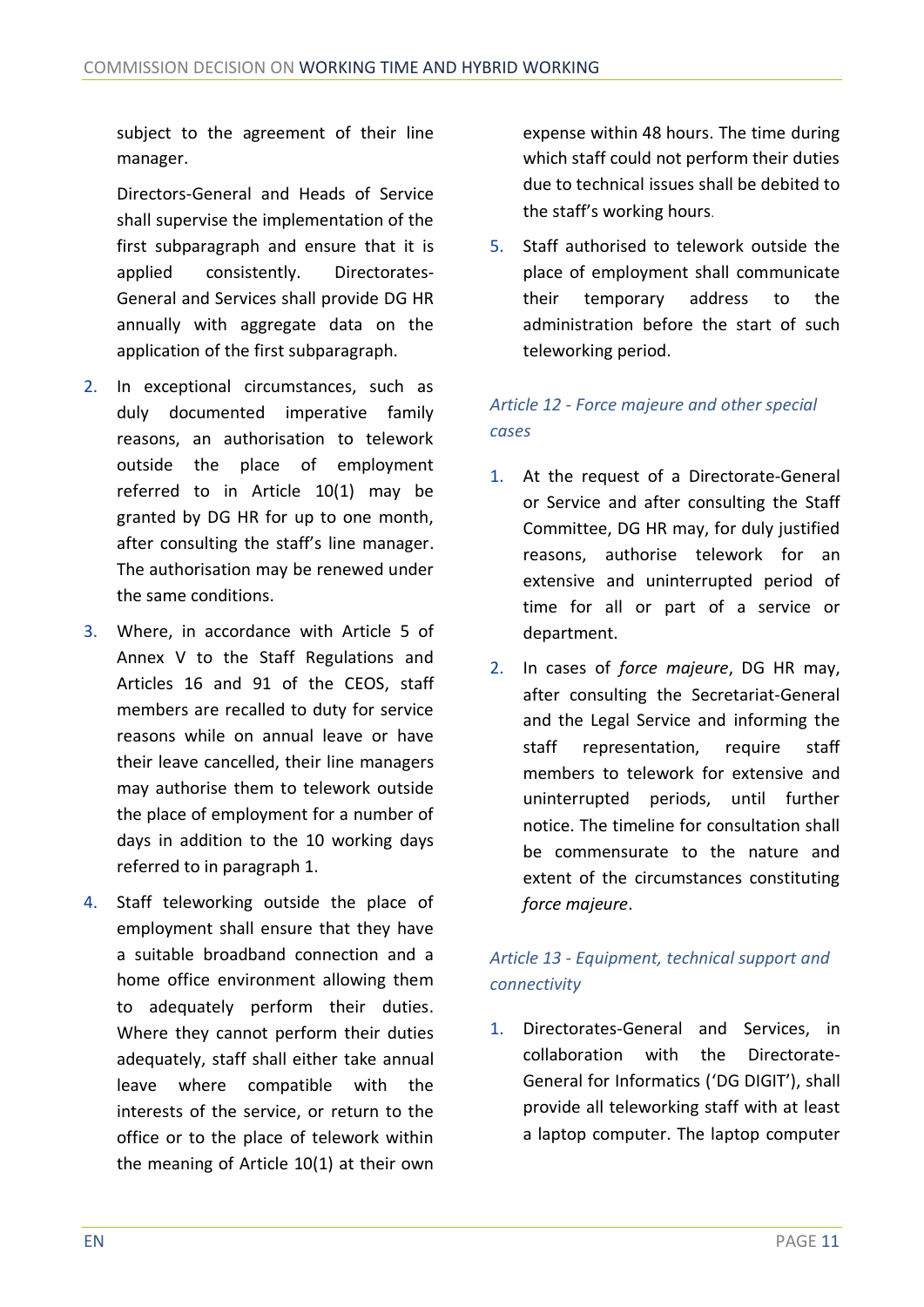shall be used both at the office and when teleworking.

- 2. The Commission shall provide staff with adequate IT tools required for both work at the office and telework. These tools shall enable staff to benefit fully from the opportunities of both working modalities, including virtual and hybrid meetings, in order to maintain staff motivation and efficiency. DG HR and DG DIGIT shall support staff with additional equipment, depending also on their job profile, subject to budgetary availability $^{10}$ .
- 3. Specific needs of staff with disability on telework shall be catered for in accordance with the reasonable accommodation conditions set out by Article 8 of Commission Decision C(2004)  $1318^{11}$ .
- 4. Where appropriate, DG HR may adopt a decision providing for a lump sum covering certain costs of teleworking staff, subject to budgetary availability.

## *Article 14 - Health and safety*

1. The Commission shall provide teleworking staff with information on occupational health and safety, ergonomics, document security, use of IT equipment, precautions to be taken against damage and theft and any other subject relating to telework.

- 2. Managers shall follow trainings concerning the specificities of managing teleworking staff, including leading a team and building team spirit, monitoring performance and motivation of each team member as well as the possible risks and dangers of digital overload and digital burnout.
- 3. Staff on telework shall be covered by the insurance against accident and occupational disease provided by Article 73 of the Staff Regulations to the same extent as staff working at the office.
- 4. Teleworking staff shall take reasonable preventive measures to avoid physical risks in their teleworking space. The Commission shall organise regular and adequate prevention campaigns on health and safety when teleworking.

#### *Article 15 - Appointing authority*

For the implementation of this Chapter, Directors-General and Heads of Service shall be the appointing authority responsible in their respective Directorate-General or Service. They shall sub-delegate that power to the line managers.

#### CHAPTER IV - FINAL PROVISIONS

# *Article 16 - Joint Committee on Hybrid Working*

- 1. A Joint Committee on Hybrid Working is hereby established.
- 2. The role, composition and working arrangements of the Joint Committee on Hybrid Working are laid down in the Annex.

 $10$  This may for example include a keyboard, a mouse, a webcam, a headset/USB phone, a screen and an ergonomic chair.

<sup>11</sup> Commission Decision C(2004) 1318 of 7.4.2004 implementing Article 1d(4) of the Staff Regulations.